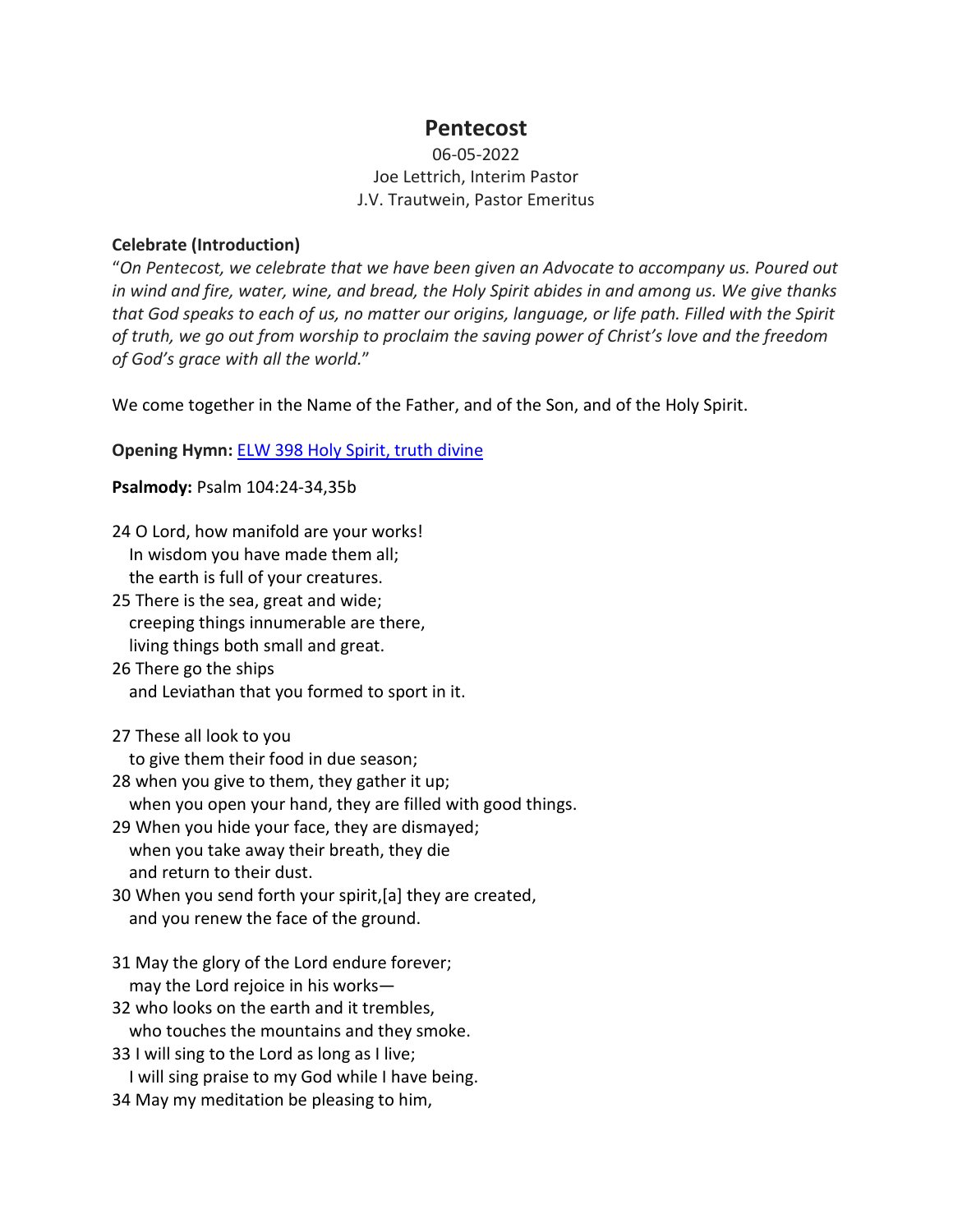for I rejoice in the Lord. 35b Bless the Lord, O my soul.

Praise the Lord!

**Hymn of Praise:** [ELW 408 Come, thou almighty King](https://www.youtube.com/watch?v=mgzRB4gEPf4)

### **Prayer of the Da**y

"God our creator, the resurrection of your Son offers life to all the peoples of earth. By your Holy Spirit, kindle in us the fire of your love, empowering our lives for service and our tongues for praise, through Jesus Christ, our Savior and Lord, who lives and reigns with you and the Holy Spirit, one God, now and forever."

**1st Reading:** [Acts 2:1-21](https://www.biblegateway.com/passage/?search=Acts+2%3A1-21&version=NRSVUE)

**2nd Reading:** [Romans 8:14-17](https://www.biblegateway.com/passage/?search=Romans+8%3A14-17&version=NRSVUE)

**The Gospel:** [John 14:8-17, 25-27](https://www.biblegateway.com/passage/?search=John+14%3A8-17%2C+25-27&version=NRSVUE)

**Hymn:** [ELW 396 Spirit of Gentleness](https://www.youtube.com/watch?v=R24XFFm-5YE)

**The Message:** [\(Sermon Audio](https://www.epiphanylutherancolumbia.org/sermons/sermon_20220605.mp3) Link)

**Offering\*:** [\(On-Line giving Link\)](https://tithe.ly/give_new/www/#/tithely/give-one-time/2627291):

We give thee but thine own, what e'er the gift may be; all that we have is thine alone, a trust, O Lord, from thee.

### **The Prayer**

We pray for all who need your comforting and healing presence especially Eugene Ash, Pam Ash, Dave Booz, Heidi Brackbill, Parker Brennan, Fred and Mary Goehring, the Johnson family, Robert Karner, David Kieffer, Charles Larsen, the McNamara family, Donna Mayhew, Wendy Neumann, Elise Oliver, Peter Olsen, Debra Pastor, Brenda Penyak, Dottie Reitz, Robert Reitz, Colin Shea, Jerry Shea, Jack Smith, the Spiegler family, Esther and Buck Trautwein, and Pastor Jack.

We ask this in the name of Jesus. Amen

**The Lord's Prayer**

**The Benediction**